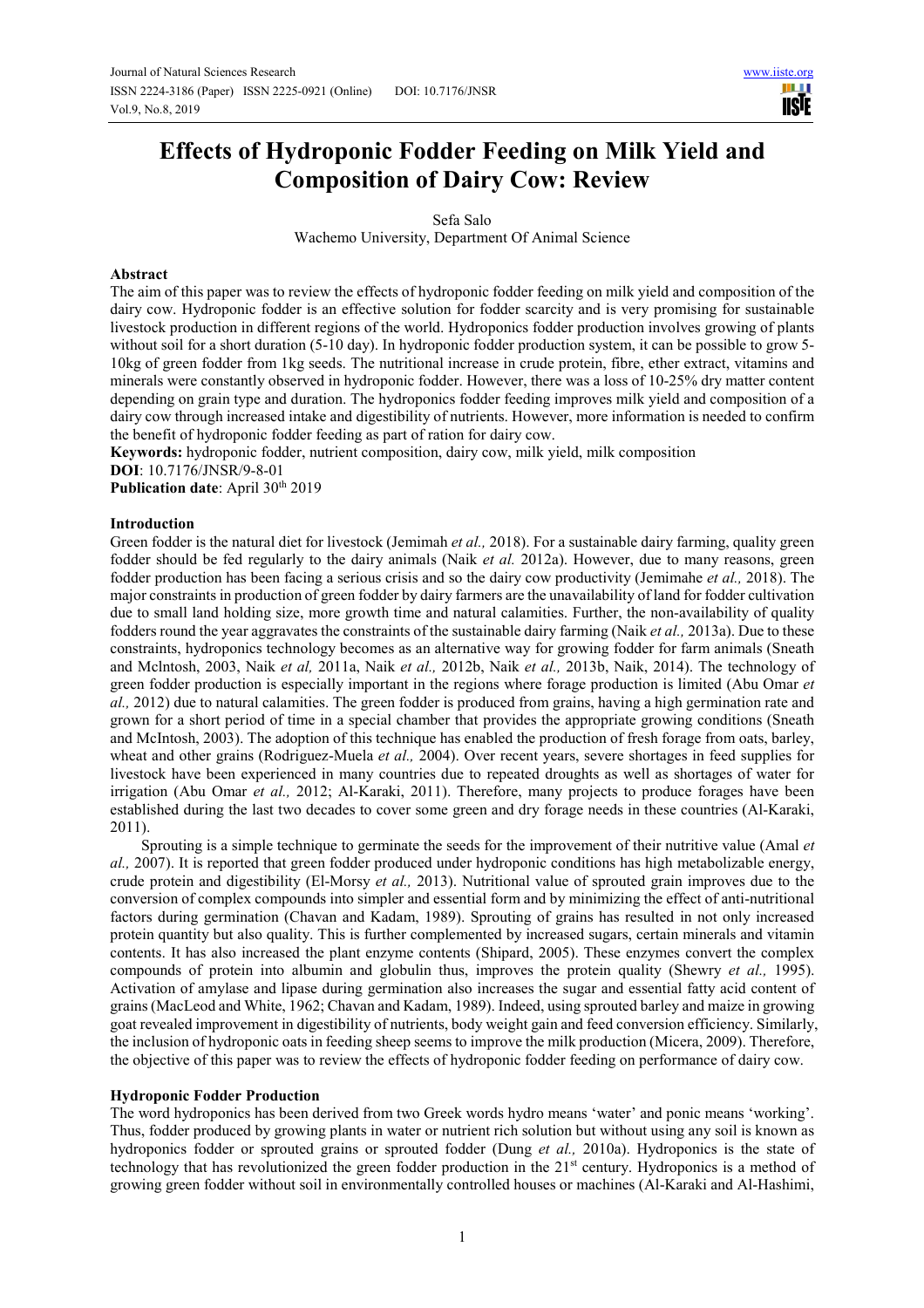2012). Hydroponic fodder is an effective solution for fodder scarcity and is very promising for sustainable livestock production in different regions. It is essentially the germination of a seed and sprouted into a high quality, highly nutritious, disease-free animal food in a hygienic environment free of chemicals like insecticides, herbicides, fungicides and artificial growth promoters (Jensen and Malter, 1995; Al-Hashmi, 2008). This process takes place in a very versatile and intensive hydroponic growing unit where only supplying cereal grain with necessary water, nutrients and sunlight to produce a grass and root combination that is very lush and high in nutrients. This green fodder is extremely high in protein and metabolizable energy, which is highly digestible by most animals (El-Morsy *et al.*, 2013). Hydroponics is a year-round growing system that produces a consistent quantity and quality of plant material or fodder, regardless of outside weather.

In hydroponics fodder production technology, water-soaked seeds are kept on trays and allowed to germinate (sprout) inside controlled environment for a short duration (Taparauskiene, 2015). Green fodder production takes 5 to 10 days (Cuddeford, 1989; Mooney, 2005; Merisco, 2009) with a 0.5m<sup>3</sup> usage of water for production of 1 tons of feed in the area of about 100m<sup>2</sup> (Taparauskiene, 2015). From 1kg seeds, it can be possible to grow 5-10kg of green fodder (Buston *et al.,* 2002; Shtaya, 2004; Al-Karaki, 2011; Islam *et al.,* 2016). In addition to this, recycling of water in hydroponic fodder production system allows solving problems related to water scarcity. At the end of the growing period, the fodder is fed to livestock as a supplement in the same way that hay and silage are currently used (Merisco, 2009).

#### **Nutritive Value of Hydroponic Fodder**

The chemical composition of hydroponic fodder grown from various grains was reported by different research in various conditions. There is a general consensus that there is no significant gain in fodder dry matter increase through sprouting grain and producing hydroponic fodder when compared to the starting dry matter of the grain used. Grain usually contains around 85-87% dry matter and hydroponic fodder usually contains 80-85% water (Weldegerima, 2015). Research results show a large diversity in dry matter gain or loss, ranging from 10% loss to 15% gain over 8-10 sprouting cycle (Starova, 2016). Abd Rahim *et al.* (2015) stated that the germination of barley resulted in about 18% loss in DM. Similarly, Shtaya (2004) showed that the germination of wheat for 5 to 7 days resulted in a 17% loss of total DM while a 25% loss in DM of wheat after 12 days of sprouting. Loss of DM is probably due to the use of carbohydrates and energy by seeds for metabolic activities of the growing plant, without adequate replacement by photosynthesis of the young plant. This photosynthesis begins around the fifth day when the chloroplasts are activated (Al-Karaki and Al-Momani, 2011; Adjlane *et al.,* 2016). In Dung *et al.* (2005) study, there was a 21.9% loss of DM over 7 day sprouting period. Seed soaking leads to the activation of enzymes, solubilisation and digestion of starch stored in the endosperm to simple sugars. This provides a substrate for the young developing plant for metabolic activities. These substrates are respired to produce energy, giving off carbon dioxide and water. This loss of carbon dioxide leads to a loss in dry matter (Emam, 2016). Table 1. Summary of hydroponics barley chemical composition

| <b>Chemical Composition (% DM)</b> |                |                |                 |                |                 |
|------------------------------------|----------------|----------------|-----------------|----------------|-----------------|
| Variable                           | DM             | MМ             | <b>OM</b>       | TNC            | CF              |
| Dry seeds                          | $88.9 \pm 0.1$ | $4.02 \pm 0.4$ | $95.98 \pm 0.4$ | $11.3 \pm 2$   | $7.66 \pm 0.7$  |
| Soaked seeds                       | $62.0 \pm 0.1$ | $4.2 \pm 0.1$  | $95.8 \pm 0.1$  | $9.2 \pm 0.3$  | $16.7 \pm 0.9$  |
| 4 days                             | $22.3 \pm 1.6$ | $2.6 \pm 0.2$  | $97.4 \pm 0.2$  | $11.1 \pm 0.1$ | $9.3 \pm 1.2$   |
| 6 days                             | $17.8 \pm 2$   | $2.9 \pm 0.3$  | $97.1 \pm 0.3$  | $11.6 \pm 0.6$ | $10.9 \pm 0.4$  |
| 8 days                             | $16.91 \pm 2$  | $3\,5\pm0.1$   | $95 \pm 0.1$    | $15.6 \pm 0.1$ | $19.2 \pm 0.9$  |
| Leaves                             | $8.1 \pm 0.14$ | $5 \pm 0.0$    | $95 \pm 0.0$    | $27.1 \pm 0.7$ | $21.40 \pm 0.4$ |
| Roots                              | $8.1 \pm 0.6$  | $4.1 \pm 0.2$  | $95.9 \pm 0.2$  | $12.9 \pm 1.6$ | $24.3 \pm 0.5$  |

*DM: dry matter; MM: mineral matter; OM: organic matter; TNC: total nitrogen content. CF: crude fiber; fodder units.* (Source: Adjlane *et al.,* 2016)

However, the nutritional quality gains are constantly noted in hydroponic fodder. This is especially in crude and digestible protein, the gains of which range from 2-4%. The same is valid in various extents for some vitamins and micro-nutrients. Protein, which is not used for growth, increases in sprouted grain. This increase in protein was due to a decrease in dry weight through respiration during germination (Sale, 2015). The absorption of nitrates facilitates the metabolism of nitrogenous compounds from carbohydrate reserves, thus increasing crude protein levels. Fiber content increased from 3.5% in cereal barley grains to 6.5% and 8% in a 5 and 8 day green barley fodder, respectively (Abd Rahim *et al.*, 2015). Chung *et al.* (1989) found that the fiber content was increased from 3.75% in barley grain to 6% in 5-day sprouts. In Dung *et al.* (2005) study, there were an increase in crude protein and some mineral concentrations (except B, Mn and K) in sprouts in comparison to the grain.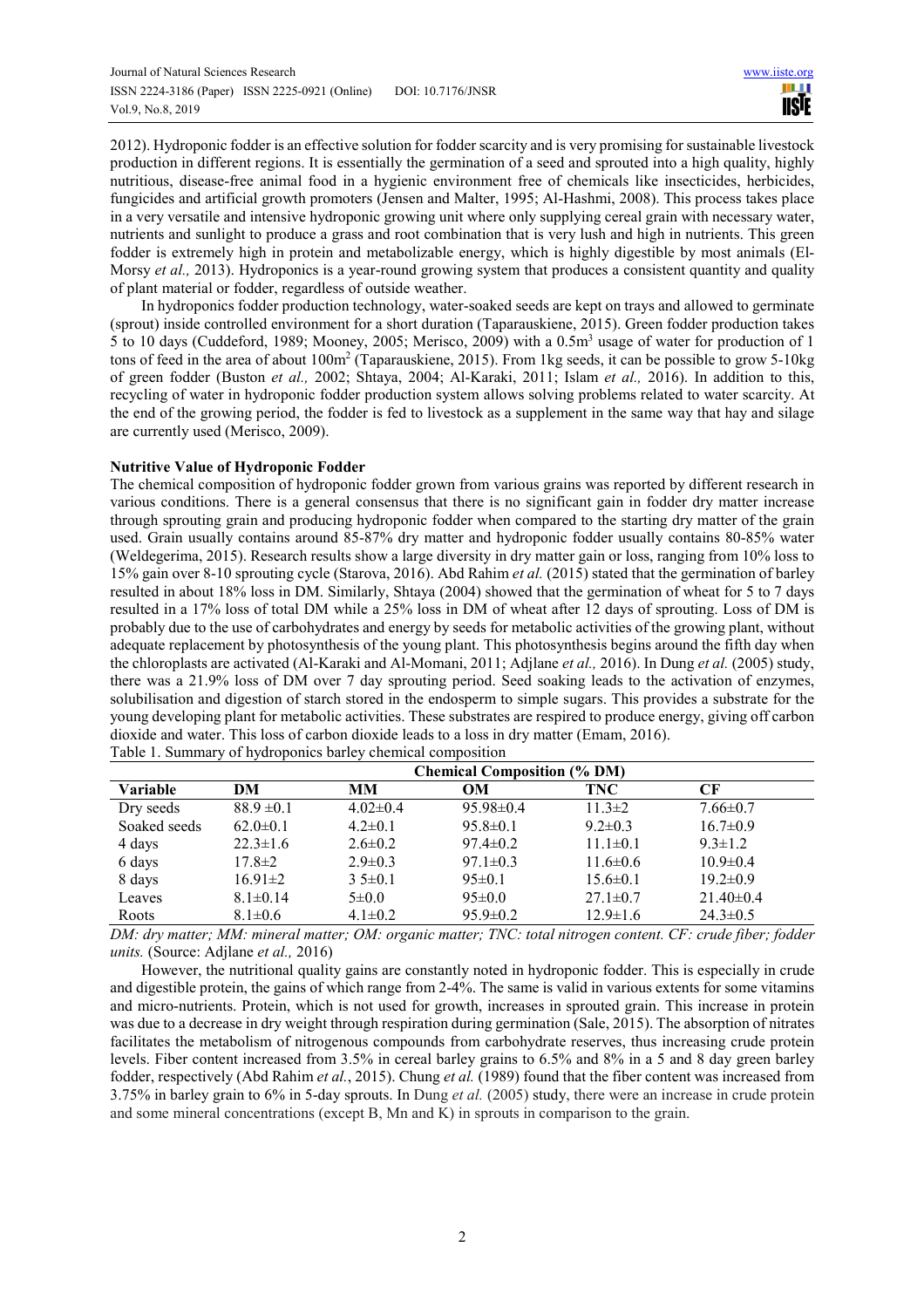| <b>Nutrient</b>                 | <b>Hydroponics green fodder</b> | <b>Conventional green fodder</b> |
|---------------------------------|---------------------------------|----------------------------------|
| DM                              | 22                              | 21                               |
| Crude protein $(g/kg)$          | 288                             | 200                              |
| Crude fat $(g/kg)$              | 93                              | 40                               |
| Crude fiber $(g/kg)$            | 65                              | 180                              |
| Total digestible energy (MJ/Kg) | 187                             | 187                              |
| <b>Macro-elements</b> $(g/kg)$  |                                 |                                  |
| Phosphorus                      | 9                               | 3.6                              |
| Potassium                       | 3500                            | 31                               |
| Calcium                         | 2.9                             | 3.5                              |
| Sodium                          | 3.2                             |                                  |
| Chloride                        | 1900                            | 6.7                              |

Table 2. Comparison of hydroponically produced wheat forage to wheat pasture

Source: Ghaly *et al.,* 2007

Thadchanamoorthy *et al.* (2012) studied hydroponic maize fodder as a source of feed for six New Zealand White rabbits (4 to 5 weeks old). At  $10<sup>th</sup>$  day after planting moisture, ash, CP, EE, CF, NDF and ADF% in sprouted maize were higher (73.93, 3.09, 16.54, 6.42, 8.21, 29.27 and 10.16 % respectively) than the levels found in grain (10.26, 1.48, 8.21, 4.69, 2.11, 19.22 and 5.5% respectively). Lorenz (1980) stated that the sprouting of grain caused increased enzyme activity, a loss of total DM, an increase in total protein, a change in amino acid composition, a decrease in starch, increases in sugars, a slight increase in crude fat and crude fiber, and slightly higher amounts of certain vitamins and minerals. Most of the increases in nutrients are not true increases; they simply reflect the loss of DM, mainly in the form of carbohydrates, due to respiration during sprouting. As total carbohydrates decreases, the percentages of other nutrients are increases (Dung *et al.*, 2005; Helal, 2015).

| Table 3. Nutrient changes in barley sprouted over a 13-day period |  |
|-------------------------------------------------------------------|--|
|                                                                   |  |

|            |               | Harvest days       |                     |                  |                  |
|------------|---------------|--------------------|---------------------|------------------|------------------|
| Parameters | Original seed |                    |                     | 10               |                  |
| DM         | 90.40         | $202.32^{\rm a}$   | 136.14 <sup>b</sup> | $103.04^{\circ}$ | $102.28^{\circ}$ |
| CP         | 12.7          | 177.19             | 171.05              | 182.50           | 175.93           |
| <b>NDF</b> | 13            | 470.10             | 510.17              | 525.35           | 540.53           |
| ADF        | 6.0           | $166.53^{\circ}$   | 214.61 <sup>b</sup> | $236.34^{ab}$    | $261.47^{\rm a}$ |
| ADL        |               | 30.73              | 39.24               | 59.49            | 51.48            |
| Ash        | 2.2           | 43.89 <sup>c</sup> | $49.78^{b}$         | $53.90^{ab}$     | $57.57^{\circ}$  |

Source: AKbağ *et al.*, 2014

In Al-saadi (2016) study, the crude protein, ash, ether extract, non-protein nitrogen, true protein and neutral detergent fiber were significantly higher in green fodder comparative to grain. According to Resh (2001), sprouting of grains affected the enzyme activity, increased total protein and changes in amino acid profile, increased sugars, crude fiber, certain vitamins and minerals, but decreased starch and loss of total dry matter. The enzymes also cause the inter-conversions of these simple components leading to an increase in quality of amino acids as well as the increase in concentrations of vitamins (Plaza *et al.,* 2003).

Table 4. Proximate composition of sprouted sorghum and grain at 7 days

| Constituent (DM basis) | Sorghum Grains     | Sorghum sprouts    |
|------------------------|--------------------|--------------------|
| Dry matter             | 95.08 <sup>a</sup> | 24.61 <sup>b</sup> |
| Crude protein %        | $4.1^{b}$          | 4.92 <sup>a</sup>  |
| Ether extract          | $1.45^{\rm b}$     | $2.15^{\rm a}$     |
| Ash %                  | $1.08^{\rm b}$     | $1.12^a$           |
| Crude Fiber%           | 1.06 <sup>b</sup>  | $2.16^{\rm a}$     |

Source: Sale, 2015

## **Effect on Intake**

Determination of dry matter intake is very important in feed evaluation, not only to prevent the deficiency or excess intake of nutrients but also can assist the use of nutrient efficiently (NRC, 2001). There are some arguments about the use of the sprouting grains for the convenience of green forage production in hydroponics system to be as part of feed in livestock feeding systems (Shtaya, 2004; Prasad, *et al.,* 1998; Tudor *et al.,* 2003). Sole feeding of green fodder did not support the expected production traits in the animals whereas feeding in conjunction with dry fodder improved its utilization (Prasad *et al.,* 1998). Abd Rahim *et al.* (2015) noted that the dry matter intake of green fodder by feedlot cattle and dairy cattle were low due to its high moisture content. The total consumption of both as fed and dry matter was higher in dairy cows receiving 7% maize hydroponic fodder as supplementation compared with control treatment (Nugroho *et al.,* 2015). This could be caused by a good palatability of maize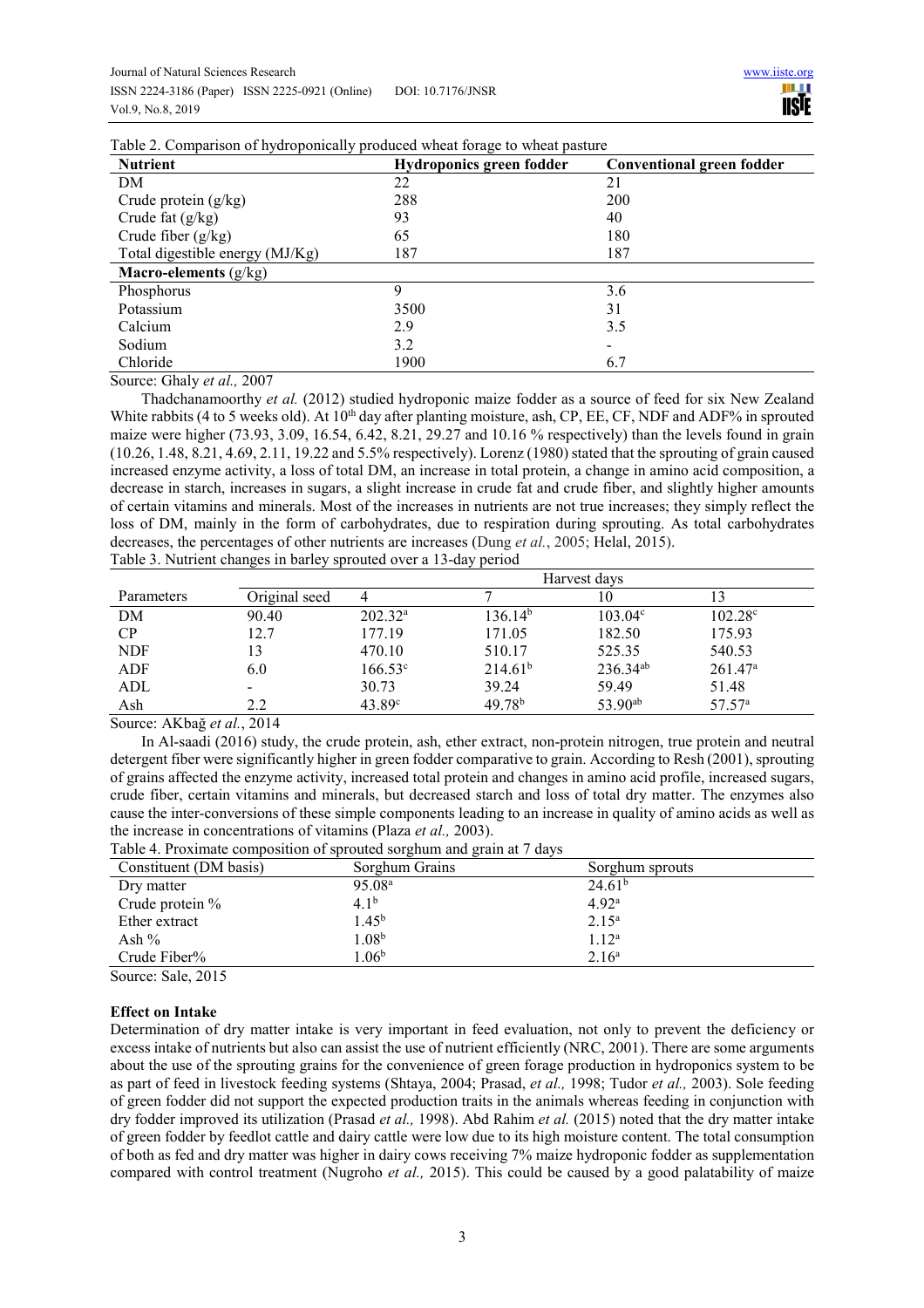hydroponic fodder, so it could stimulate the increased consumption of other types of feed (Singh; Chaudry, 2007). However, there was a report which indicates a decrease in the DM intake of the animals when hydroponics fodder is fed (Heins and Paulson, 2016). Similarly, Naik *et al.* (2014) were reported lower dry mater intake on supplementation of hydroponic fodder for dairy cow. Lower DM intake associated with the feeding of hydroponics green fodder may be due to the high water content of the hydroponics green fodder that might have made it bulky leading to limited DM intake by the animals (Fazaeli *et al.* 2011).

Table 5. Least squares means for economics by fodder group for organic dairy cows

| Measurement                | No Fodder | Fodder                   |
|----------------------------|-----------|--------------------------|
| Dry matter intake (kg/cow) | 17 5a     | 14.5 <sup>b</sup>        |
| DMI/milk                   | ر د. ۱    | $\sim$<br>$\cdot$ $\sim$ |

(Source: Heins and Paulson, 2016)

## **Effect on Digestibility**

Nutrient digestibility increased by using sprouted grains in the ruminant diet. Fayed (2011) determined that the addition of sprouted barley with rice straw and Tamarix Mannifera increased DM, OM, CP, EE, CF, NDF and ADF digestibility. This may be due to the presence of bioactive catalysts which increases digestion and absorption of nutrients and the release of energy. Similarly, Ibrahim *et al.* (2001) reported that addition of sprouted grains increases nutrient digestibility. Sharif *et al.* (2013) observed increased digestibility by using sprouted grain in the diet of broilers and large animals. This was achieved possibly by changes in rate and extent of digestion and absorption. During germination, enzymes are produced which reduces the viscosity of the digesta and improves the digestion and absorption of nutrients (Annison, 1993). This is also due to the presence of grass juice factor (Finney, 1982; Elvehjen *et al.,* 1934) which may be a good source of nutrients for rumen micro-organisms. Table 6. Dry matter and nutrient digestibility on dairy cows

|                           |                 | Treatment       |  |
|---------------------------|-----------------|-----------------|--|
| Digestibility $(\% )$     | <b>NMHF</b>     | <b>MHF</b>      |  |
| Dry matter                | $76.0 \pm 8.99$ | $77.0 \pm 4.24$ |  |
| Organic matter            | $78.0 \pm 8.49$ | $78.5 \pm 3.99$ |  |
| Crude protein             | $83.0 \pm 6.27$ | $82.6 \pm 3.35$ |  |
| Ether extract             | $91.5 \pm 3.86$ | $90.9 \pm 1.68$ |  |
| Nitrogen free extract     | $76.0 \pm 9.01$ | $76.9 \pm 4.14$ |  |
| Total digestible nutrient | $71.8 \pm 7.52$ | $72.7 \pm 3.54$ |  |

*NMHF=no maize hydroponic fodder, MHF=maize hydroponic fodder (*Source: Nugroho *et al.,* 2015)

Moghaddam *et al.* (2009) conducted an experiment to determine the effect of sprouted grains on nutrient digestibility. They replaced barley with sprouted barley at the level of 0, 33, 66 and 100%. They concluded that nutrient digestibility was increased by increasing the level of sprouted barley. They reported that 100% replacement resulted in better nutrient digestibility as compared to other levels. Similarly, Helal (2015) reported that digestibility coefficients of all nutrients were significantly higher in sprouted barley supplemented sheep. In general, feeding of hydroponics fodder increased the digestibility of the nutrients of the ration which could be attributed to the tenderness of the fodder (Reddy *et al.,* 1988). In the Naik *et al.* (2014) study, there was increased (P<0.05) in the digestibility of CP and CF of the cows due to a feeding of hydroponics maize fodder. However, the increase  $(P>0.05)$  in the digestibility of DM, OM, EE and NFE was non-significant. These result revealed that feeding hydroponic fodder improves the digestibility of most nutrients.

## **Effects on Milk Yield and composition**

Hydroponic fodder can help to improve the quality and quantity of milk production. Research results indicated that milk yield was improved. There were 3.9% increase in the milk yield due to feeding of hydroponics barley fodder (Heins and Paulson, 2016) and 13.7% increase in the milk yield due to feeding of hydroponics maize fodder (Naik *et al.,* 2014), which may be due to the higher DCP and TDN content of the ration (Moghaddam *et al.,* 2009; Naik *et al.,* 2014, Helal 2015). Likewise, Grigorev *et al.* (1986) showed that replacing 50% of the maize silage with 18kg of hydroponic barley grass increased cows' milk yields by 8.7%, while milk fat was depressed. This improvement may be due to increase in nutrient quality of hydroponic fodder through sprouting. Early research on hydroponic sprout reported the presence of a grass juice factor that improved livestock performance (Finney, 1982; Elvehjen *et al.,* 1934). More recent research has also indicated that hydroponic sprouts are a rich source of nutrient and they contain the grass juice factors that improve the performance of livestock (Nutrigrass, 2007). Adjlane *et al.* (2016) study on dairy cows supplemented with hydroponic barley (10kg) indicated that milk yield was increased significantly (16.14 vs. 13.49 litre/day). Abd Rahim *et al.* (2015) were also observed a slight improvement in milk protein, milk fat and total solids in dairy goat but were not significant in sheep supplemented with barley green fodder.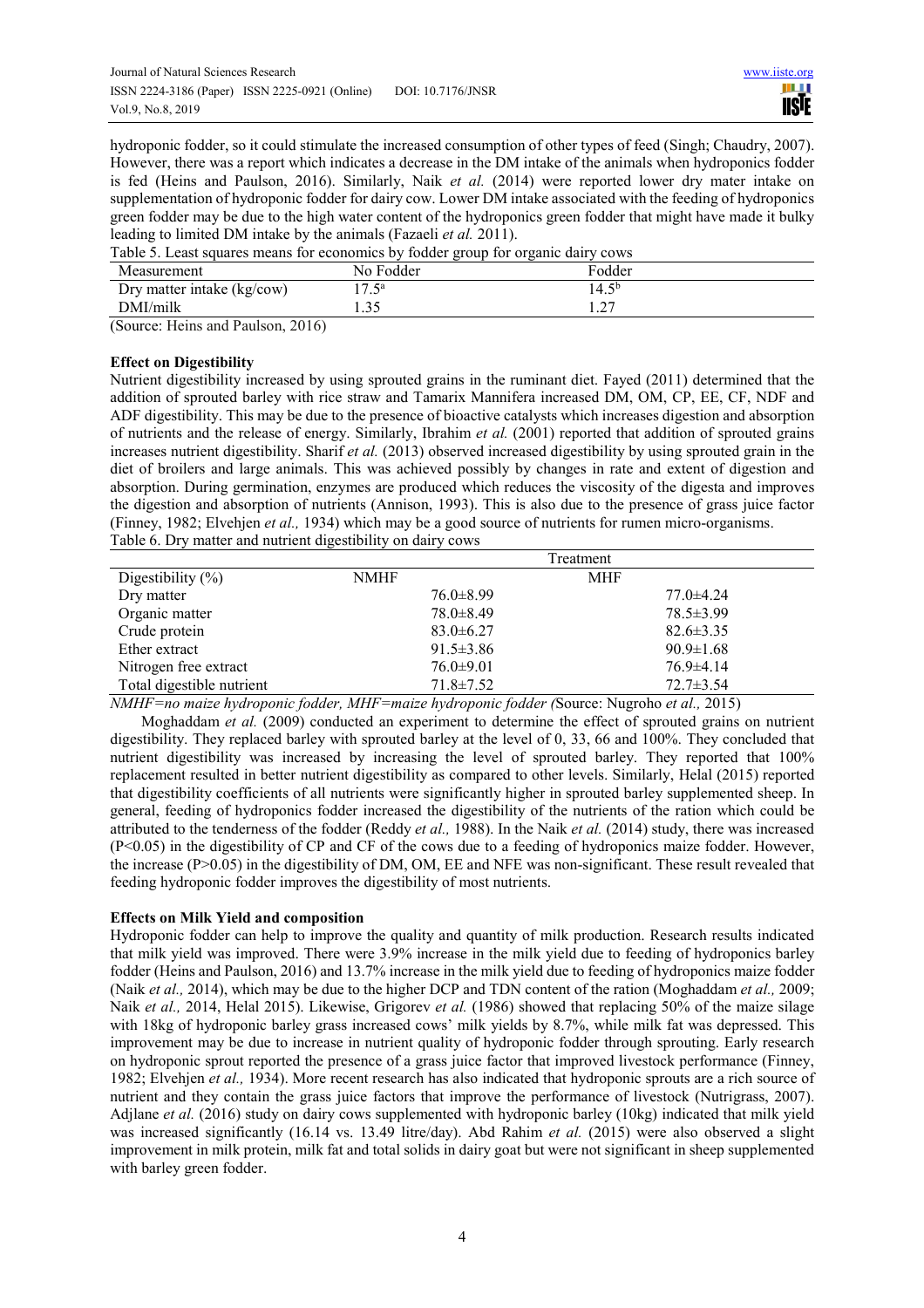|                     | Lots                   | Control group    | <b>Experimental group</b> |
|---------------------|------------------------|------------------|---------------------------|
| Milk production (1) | Before test            | $14.65 \pm 0.70$ | $15.38 \pm 0.19$          |
|                     | During test            | $13.49 \pm 1.71$ | $16.14 \pm 1.48$          |
|                     | TDE $(\% )$            | $11.32 \pm 0.52$ | $11.23 \pm 0.82$          |
|                     | $SNF$ $%$              | $6.98 \pm 0.16$  | $6.90 \pm 0.15$           |
|                     | Water $(\% )$          | $88.68 \pm 0.52$ | $86.86 \pm 4.29$          |
|                     | Fat content $(\% )$    | $4.31 \pm 0.42$  | $4 \pm 0.30$              |
|                     | Protein content $(\%)$ | $2.66 \pm 0.05$  | $2.62 \pm 0.07$           |

Table **7**. Summary table of the main results obtained in 2 lots of cows

*TDE=total digestible energy; SNF=solid not fat* (Source: Adjlane *et al.,* 2016)

A test completed on milk production with a diet of fodder versus one of the normal feeds such as grain, hay or silage showed a vast improvement in milk production and butterfat content. A group of 60 cows on a fodder diet increased their milk production by 10.07%. In addition, the fodder fed group also produced a butterfat content of 14.26% higher as compared to those fed on a regular diet (Ryan, 2003). In another study from Canadian, there was an increase in 3.6kg per day milk production per cow over the lactation period. Furthermore, from South Africa, milking cows dropped 3.6 litres of milk per milking after leaving off the green fodder, which was fed at the rate of 6.8kg per day (Mooney, 2002). Naik *et al.* (2013) result also revealed that milk yield was increased by 0.5-2.5 litres/animal/day due to the feeding of hydroponic fodder to dairy animals. In Šidagis *et al.* (2014) study, they were concluded that malt sprouts were increased the whole milk yield and milk fat content, but had no significant influence on milk protein content. Naik *et al.* (2014) were reported 13.7% increase in the milk yield due to hydroponic maize feeding. These improvements might be due to a stimulated appetite of the cow as a result of the daily feeding of fresh green fodder (Ryan, 2003).

Table 8. Least squares means for production, SCS, MUN, body weight, and body condition score by fodder group for organic dairy cows

| Measurement                | No Fodder         | Fodder      |
|----------------------------|-------------------|-------------|
| Milk $(kg/d)$              | 13.3              | 12.3        |
| Fat $(kg/d)$               | 0.48              | 0.44        |
| Fat $(\%)$                 | 3.75              | 3.68        |
| Protein $(kg/d)$           | 0.39 <sup>a</sup> | $0.35^{b}$  |
| Protein $(\% )$            | 2.99              | 3.04        |
| Milk urea nitrogen (mg/dl) | $13.45^{\rm a}$   | $16.45^{b}$ |
| Body weight (kg)           | 505.2             | 502.7       |
| Body condition score       | 3.17              | 3.17        |

(Source: Heins and Paulson, 2016)

However, Williams (1956) observed no change in milk production or fat percentage. In another study, Tinley and Bryant (1938) found that the difference in milk yield between the sprout-fed and control groups was not significant. Likewise, Chinnam (2015) in lactating buffalo reported no significant effect on milk production upon feeding hydroponic maize fodder. The conclusion of 8 tests by Bartlett *et al.* (1938) showed that feeding sprouted maize had no advantage in either milk yield or quality. Marisco *et al.* (2009) were also found no change in goat milk yield between those fed on hydroponic sprouts and those fed on traditional diets. Sheep milk yield, milk protein, milk fat and total solids were also not affected by feeding hydroponic barley.

## **Conclusion**

Dairy cattle require green fodder for high milk yield. However, it cannot available throughout the year and in some area, it is difficult to have access for green fodder. Thus, hydroponic fodder production has become an alternative way to fulfill this green fodder requirement of the dairy cow. The adoption of this technique has enabled the production of fresh forage from grains without soil. Hydroponic fodder has high nutritive value due to the conversion of complex compounds into simpler and essential form, and activation of enzymes during germination. Thus, it contains high protein, vitamins and minerals which are essential for dairy cows. There were improvements in digestibility and intake of nutrients results in increased milk yields and quality like milk fat of dairy cow on the feeding of hydroponic fodder. In general, research data on dairy cows is limited to determine definitively whether or not feeding the fodder changes production enough to warrant the additional cost. Therefore, this area requires further information to draw a concrete conclusion about feeding hydroponic fodder.

#### **References**

- Abd Rahim M.A. Saidi, Jamal Abo Omar, 2015. The biological and economic feasibility of feeding barley green fodder to lactating awassi ewes. *Open Journal of Animal Sciences (5) 99-105*.
- Abu Omar, J., Daya, R. and Salama, A., 2012. Effects of different types of olive cake on the performance and carcass quality of Awassi lambs. *Animal Feed Science and Technology*, 171, 167-172.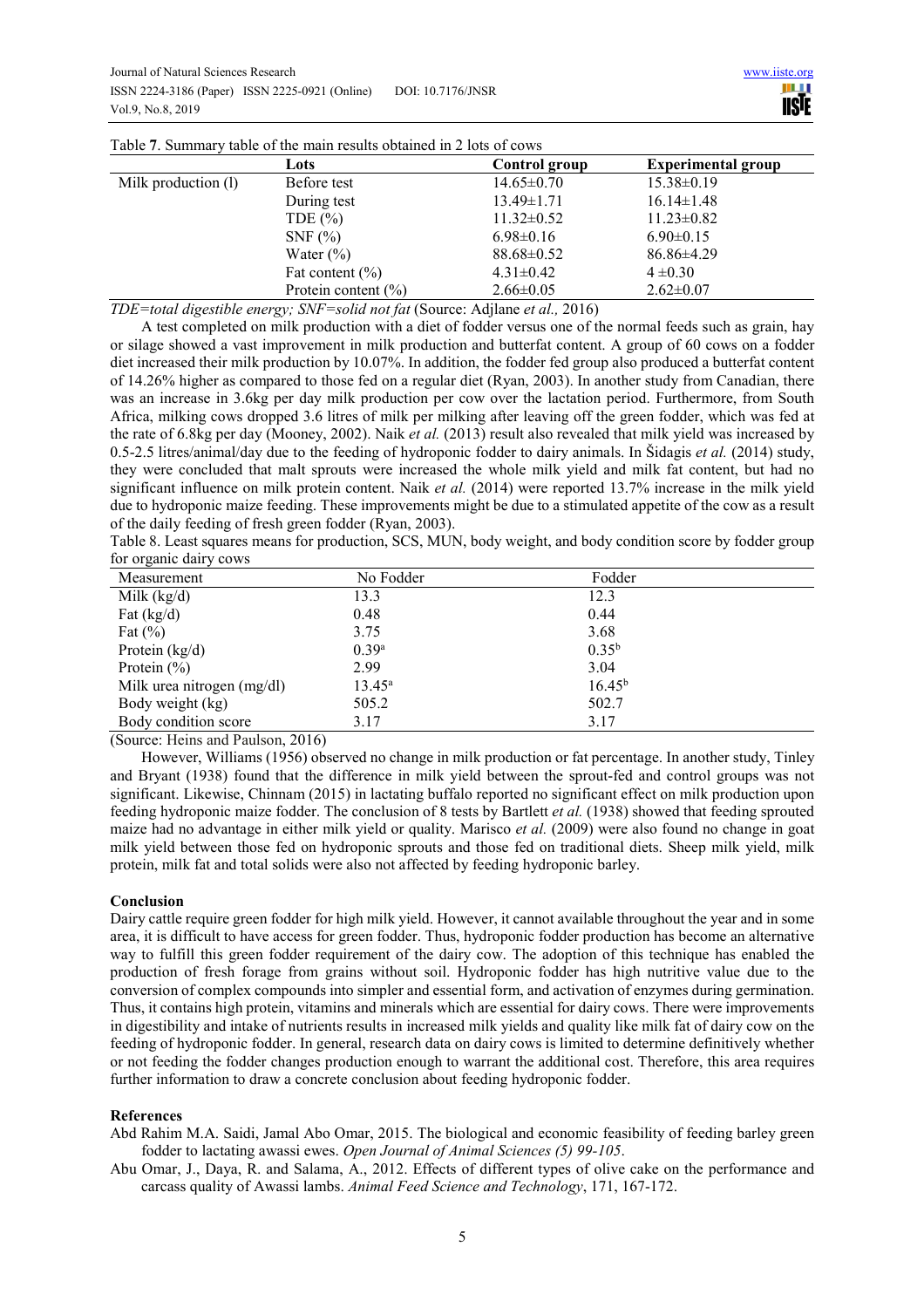- Adjlanea S.K., A. Ahmed Serirb M. Bafdelc and R.Benhacine, 2016. Techno-Economic Approach to Hydroponic Forage Crops: Use for Feeding Dairy Cattle Herd. *J. Appl. Environ. Biol. Sci.*, 6(3)83-87.
- Akbağ H.I., O.S. Turkmen, H. Baytekin, İ.Y. Yurtman, 2014. Effects of harvesting time on nutritional value of hydroponic barley production. *Turkish Journal of Agricultural and Natural Sciences, Special Issue: 2.*
- Al-Hashmi, M.M., 2008. Hydroponic green fodder production in the Arabian Gulf Region. MSc. Thesis, Faculty of Graduate Studies, Arabian Gulf University, Bahrain.
- Al-Karaki GN and Al-Hashimi M, 2012. Green fodder production and water use efficiency of some forage crops under hydroponic condition. Intern. Schol. Res. Network
- Al-Karaki, G. N., Al-Momani, N. 2011. Evaluation of some barley cultivars for green fodder production and water use efficiency under hydroponic conditions. Jordan J. Agricultural Science 7 (3):448–456.
- Al-Karaki, G.N., 2011. Utilization of Treated Wastewater for Green Forage Production in a Hydroponic System. *Emirates Journal of Food and Agriculture*, 23, 80-94.
- AL-Saadi, M.J., 2016. Productive effects and economical feasibility of substitution barley by 10 and 30% of sprouted barley in diet of Awassi male lambs. Asian J. Anim. Vet. Adv., 11: 563-569.Bartlett S, Cotton A G, Henry K M, and Kon S K 1938. J. Dairy Res. 9: 273.
- Amal B.K.; Aurang, Z.; Nizakat, B.; Shahid, A.K. and Mohammad, S.K. (2007). Influence of germination techniques on phytic acid and polyphenols content of chickpea (*Cicer arietinum L*.) sprouts. *Food Chem.* 104: 1074-1079
- Annison, G. 1993. The role of wheat non-starch polysaccharides in broiler nutrition. Aust. J. Agric. Sci. 44:405– 422.
- Bartlett, J.M., 1917. The chemical composition of green sprouted oats. Maine Agricultural Experimental Station.
- Buston, C.D.E., Gonzalez, E.L. Aguilera B.A. and Esptnoz, G.J.A., 2002. Forrajehidropónicounaalternativa parala suplementacióncaprinaen el semidesier to Queretano pp: 383. XXXVIII Reunión Nacional de Investigación Pecuaria.
- Chavan, J. and Kadam, S.S., 1989. "Nutritional improvement of cereals by sprouting." Critical Reviews in Food Science and Nutrition 28(5): 401-437.
- Chinnam, H.K., 2015. Effect of feeding rations supplemented with hydroponic maize fodder on nutrient utilization and milk production in lactating Graded Murrah Buffaloes. AN MSc thesis submitted to the Sri Venkateswara Veterinary University. pp. 144.
- Chung, T.Y., Nwokolo, E.N. and Sim, J.S. (1989) Compositional and Digestibility Changes in Sprouted Barley and Canola Seeds. *Plant Foods for Human Nutrition*, **39**, 267-278.
- Cuddeford D, 1989. Hydroponic grass. In Practice 11(5): 211-214.
- Dung, D.D., Godwin I.R. and Nolan J.V., 2005. Nutrient content and in sacco digestibility of Grimmett barley grain and sprouts. Recent Advances in Animal Nutrition in Australia, Volume 15**.**
- Dung, D.D., Godwin, I.R. and Nolan, J.V., 2010a. "Nutrient content and in sacco degradation of hydroponic barley sprouts grown using nutrient solution or tap water", J. Anim. Vet. Adv., Vol. 9, No. 18, pp. 2432-2436.
- El-Morsy A.T., M. Abul-Soud and M.S.A. Emam, 2013. Localized hydroponic green forage technology as a climate change adaptation under Egyptian conditions. Research *Journal of Agriculture and Biological Sciences, 9(6): 341-350*
- Elvehjem, C.A., Hart, E. Jackson H.C. and Weckel H.G, 1934. The nutritional values of Milk raw vs. Pasteurized and summer vs. winter .*Dairy Science*, 17:763-770.
- Emam M.S.A., 2016. The sprout production and water use efficiency of some barley cultivars under intensive hydroponic system. *Middle East Journal of Agriculture, 05 (02):161-170*
- Fayed, M.A., 2011. comparative study and feed evaluation of sprouted barley grains on rice straw versus Tamarix Mannifera on performance of growing Barki Lambs in Sinai. *Journal of. Animal. Science*. Pp: 7.
- Finney, P.L., 1982. Effect of germination on cereal and legume nutrient changes and food or feed value: A comprehensive review, *Phytochem*. 17:229-305.
- Grigor'ev, N.G., Fitsev, A.I. and Lesnitskaya, T.I., 1986. Nutritive Value of Hydroponic Feed and Its Use for Feeding High-Yielding Cows. *Sel*'*skokhozyaistvennaya Biologiya*, 7, 47-50.
- Heins B., 2016. Evaluation of fodder systems for organic dairy cattle to improve livestock efficiency.
- Helal H.G., 2015. Sprouted barley grains on olive cake and barley straw mixture as goat diets in Sinai. *Advances in Environmental Biology, 9(22): 91-102*
- Ibrahim, A.F., M.H. Hoda and I.M. El-Sayed, 2001. Effect of using sprouted barley by recycle process of agriculture residues on feeding value, rumen activity and some blood constituents of crossbred sheep. *Egypt. J. Nutr. Feeds,* 4: 265-273.
- Islam, R., Nabilah Jalal, Md. Ali Akbar*,* 2016. Effect of seed rate and water level on production and chemical analysis of hydroponic fodder. European Academic Research, 4 (8): 6724-6753.
- Jemimahe,, R., Gnanaraj, P.T., Muthuramalingam, T., Devi, T.and Vennila, C., 2018. Nutritive value of hydroponic yellow maize fodder and conventional green fodders-a comparison. *Int. J. Agric.Sc & Vet.Med.,*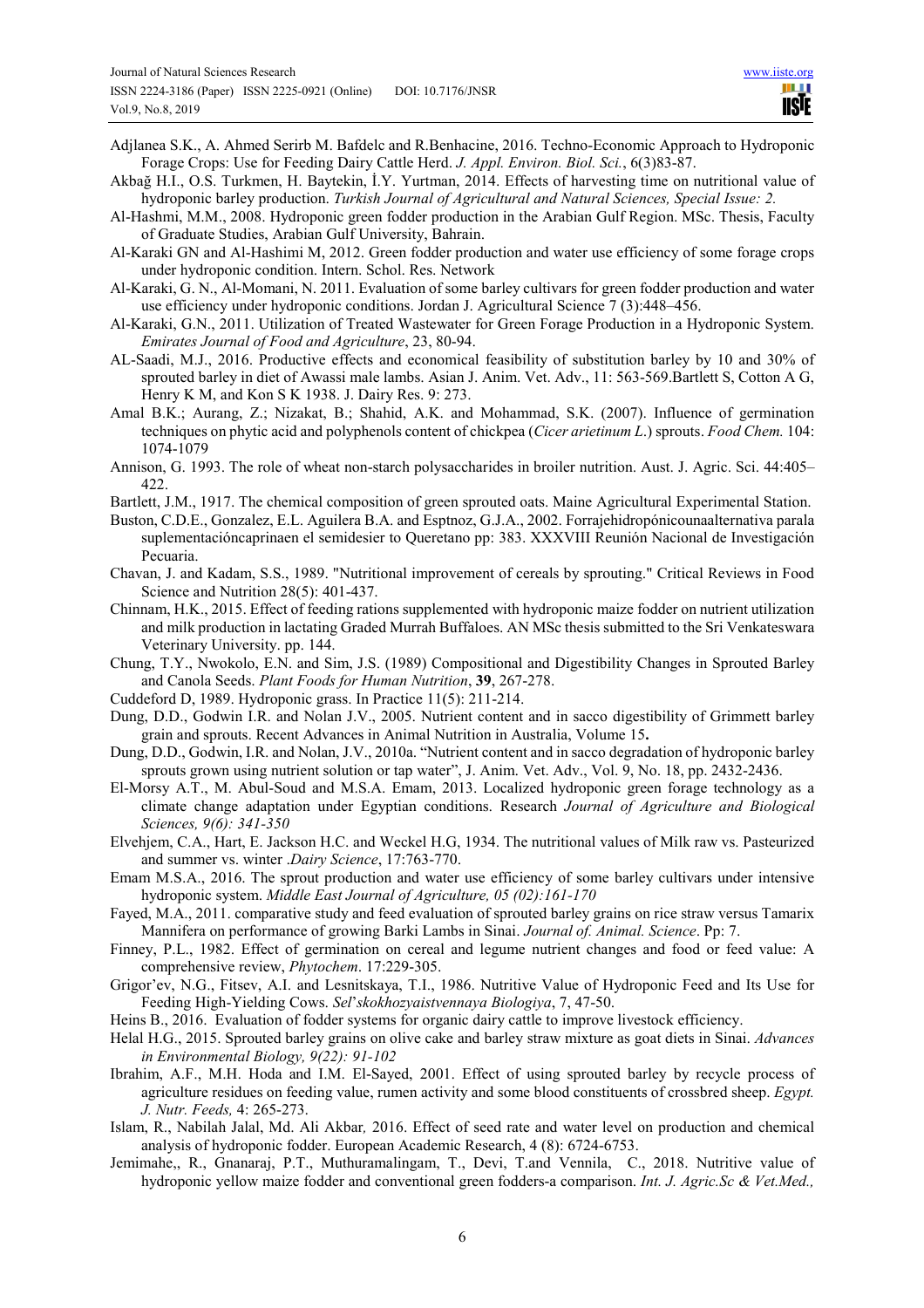98-1001

- Jensen, H. and A. Malter, 1995. Protected agriculture a global review. World Bank technical paper number 253. 156 p.
- Kide, W., Desai B., Dhekale, J., 2015. Feeding effects of maize and barley hydroponic fodder on dry matter intake, nutrient digestibility and body weight gain of Konkan Kanyal goats. *Life Sciences International Research Journal,* 2(2).
- Lorenz K., 1980. Cereal sprouts: composition, nutritive value, food applications. *Crit. Rev. Food Sci. Nutr. 13(4): 353-385.*
- MacLeod, A.M., and White, H.B. (1962). "Lipid metabolism in germinated barley: barley lipase." J. Inst. Brew. London **38**: 487.
- Marisco, G. Miscera, E. Dimatteo, S., Minuti, F. Vicenti, A. and Zarrilli, A., 2009. Evaluation of animal welfare and milk production of goat fed on diet containing hydroponically germinating seeds. *Italian Journal of Animal Science, 8(2),pp: 625-627.*
- Micera, E., M. Ragni., F. Minuti., G. Rubino., G. Marsico., A. Zarrilli, 2009. Improvement of sheep welfare and milk production fed on diet containing hydroponically germinating seeds. *Italian Journal of Animal Sciences, 8 (2): 634-636.*
- Moghaddam, A.S., M. Mehdipour and B. Dastar. 2009. The determining of digestible energy and digestibility coefficients of protein, calcium and phosphorus of malt (Germinated Barley) in broilers. Inter. J. Poult. Sci. 8: 788-791.
- Mohsen, M.K.1; E.M. Abdel-Raouf1; H.M.A. Gaafar2 and A.M. Yousif, 2015). Nutritional Evaluation Of Sprouted Barley Grains On Agricultural By-Products On Performance Of Growing New Zealand White Rabbits. Nature and Science, 13(10).
- Mooney J., 2005. Growing Cattle Feed Hydroponically. 2002 scholarship report, Meat and Livestock Australia. 30 p
- Naik P K, Dhuri R B, Swain B K and Singh N P. 2012b. Nutrient changes with the growth of hydroponics fodder maize. *Indian Journal of Animal Nutrition* **29**: 161–63.
- Naik P.K., R.B. Dhuri and N.P. Singh, 2011. Technology for production and feeding of hydroponics green fodder. Extension folder No. 45/2011.
- Naik PK and Singh NP, 2013. Hydroponics fodder production: an alternative technology for sustainable livestock production against impeding climate change. Model Training Course on Management Strategies for Sustainable Livestock Production against Impending Climate Change. Southern Regional Station, National Dairy Research Institute, Adugodi, Bengaluru, India Pp. 70-75.
- Naik, P.K, R.B. Dhuri, M Karunakaran, B.K. Swain and N.P. Singh, 2014. Effect of feeding hydroponics maize fodder on digestibility of nutrients and milk production in lactating cows. *Indian Journal of Animal Sciences*  84 (8): 880–883.
- NRC, 2001. Nutrient Requirements of Dairy Cattle. 7th Revised Edition, National Research Council, National Academy Press, Washington DC.
- Nugrohoa, H.D., I.G. Permanab and Despal, 2015. Utilization of bioslurry on maize hydroponic fodder as a corn silage supplement on nutrient digestibility and milk production of dairy cows. *Media Peternakan 38(1):70- 76*
- Nutrigrass, 2007. The jointing stage: When nutrients reach their peak.
- Pandey HN and Pathak NN, 1991. Nutritional evaluation of artificially grown barley fodder in lactating crossbred cows. Indian Journal of Animal Nutrition 8(1): 77-78.
- Pandey, H.N. and Pathak, N.N. 1991. Nutritional evaluation of artificially grown barley fodder in lactating crossbred cows. *Indian J. Anim. Nutr*. 8 (1): 77-78.
- Plaza, L., de Ancos, B. and Cano, M.P. 2003. Nutritional and health related compounds in sprouts and seeds of soybean (*Glycine max*), wheat (*Triticum aestivum* L.), and alfalfa (*Medicago sativa*) treated by a new drying method. *Europ. Food Res. Technol*. 216: 138-144.
- Prasad, R., Seghal, J.P., Patnayak, B.C. and Beniwal, R.K., 1998. Utilization of artificially grown barley fodder by sheep. *Indian Journal of Small Ruminants*, 4, 63-68.
- Reddy, G.V.N, Reddy M R and Reddy K.K., 1988. Nutrient utilization by milch cattle fed on rations containing artificially grown fodder. Indian Journal of Animal Nutrition 5 (1): 19–22.
- Resh, H.M., 2001. Hydroponic food production, 6th ed., 567 pp., Woodbridge Press, Santa Barbara, CA.
- Rodriguez-Muela, C., Rodriguez, H.E., Ruiz, O., Flores, A., Grado, J.A. and Arzola, C., 2004. Use of green fodder produced in hydroponic system as supplement for lactating cows during the dry season. *Proceedings of the American Society of Animal Science*, 56, 271-274.

Ryan, Peter. Taree, NSW, Australia.

Sale S., 2015. Nutritive value of white kaura sorghum (*SORGHUM BICOLOR L.Moench*) grains and sprouts and their utilization by goats. An MSc. Thesis presented to Ahmadu Bello University, Zaria. Pp